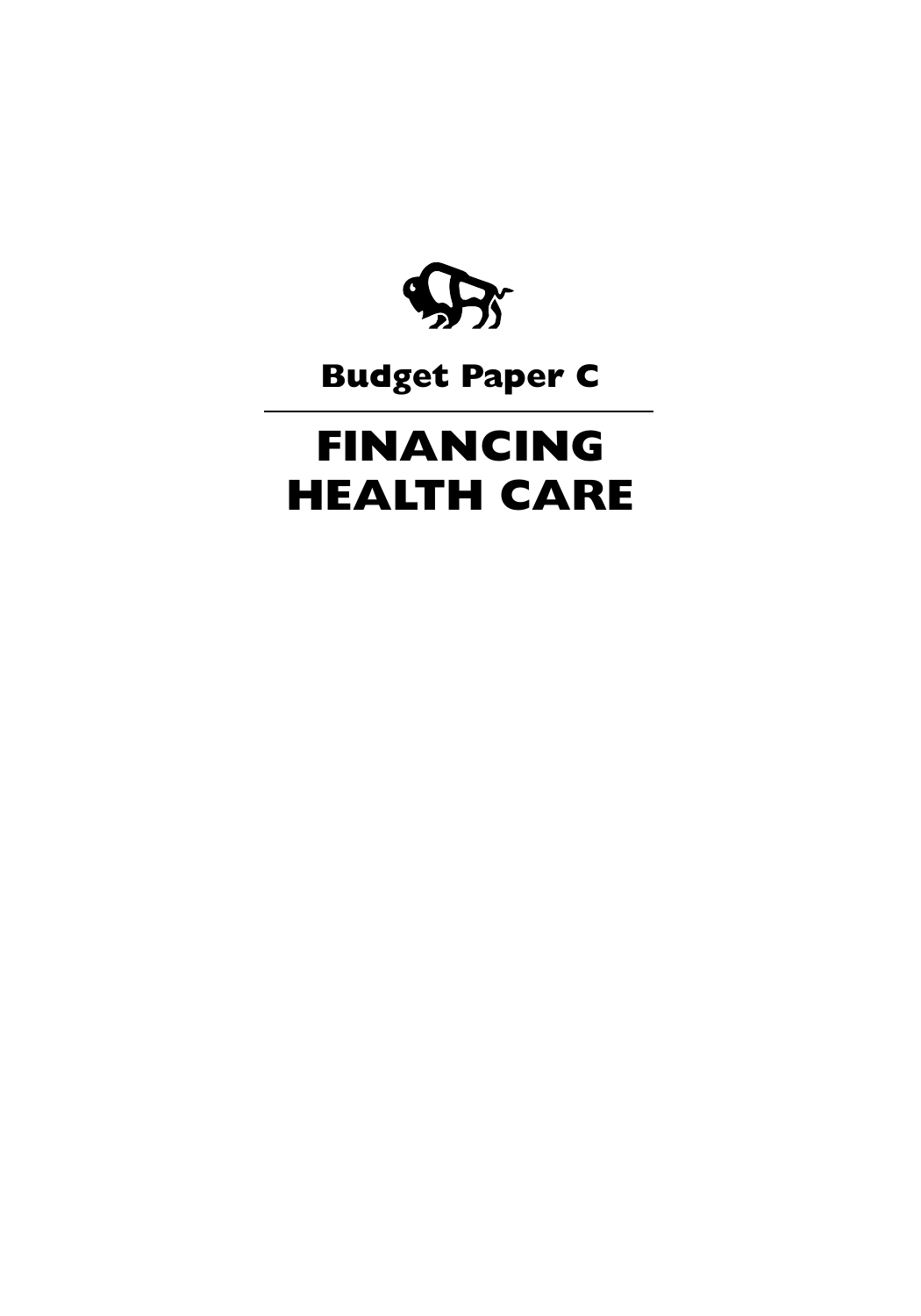## **FINANCING HEALTH CARE**

### **Contents**

| <b>Developments in Health Care</b> |  |
|------------------------------------|--|
| <b>Fiscal Arrangements</b>         |  |
|                                    |  |
|                                    |  |
|                                    |  |
|                                    |  |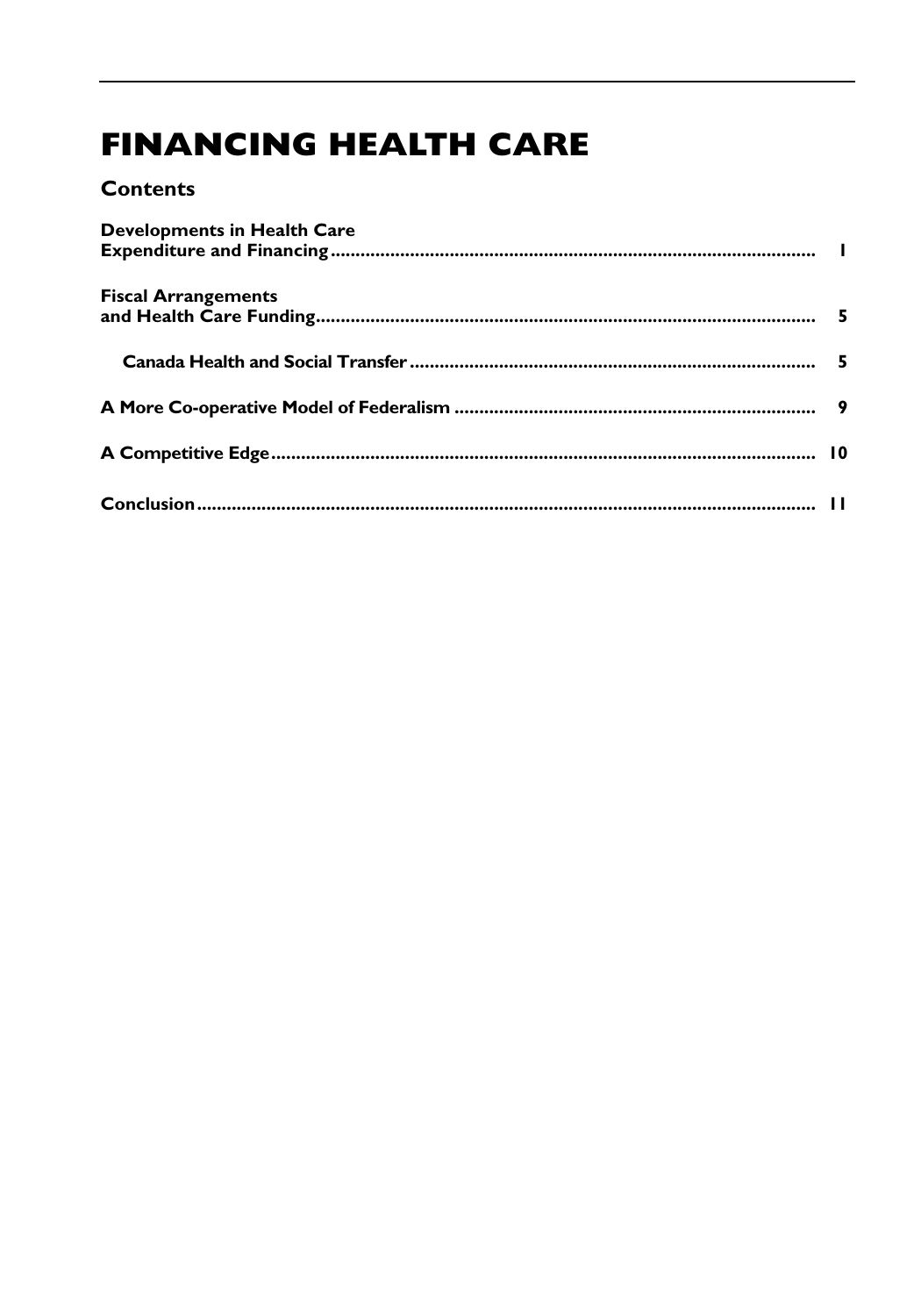## **FINANCING HEALTH CARE**

The question of the sustainability of our health care system has been a major concern of Finance Ministers and their departments for the better part of the last ten years. It is well understood that our country's ability to meet the health care needs of our citizens hinges on good science, good public policy and a collective commitment to provide the resources needed to do the job.

From a financial perspective, the issue of sustainability of Canada's Medicare system is inextricably linked to the future of the fiscal arrangements that underpin the Canadian federation. Throughout Canada's history, imbalances between the federal and provincial orders of government, in terms of financial resources and service responsibilities, have been addressed in varying degrees through transfer mechanisms like the Canada Health and Social Transfer (CHST) and the Equalization Program. The sustainability of health and other social programs hinges on an effective resolution to the fiscal imbalances that exist between the federal government and provinces, as well as those among provinces. Public opinion polls, including federal Finance's pre-budget survey, have determined health care to be the number one priority of Canadians. While provincial governments have responded, there is lack of palpable evidence that the federal government accords it the same high priority.

## ■ **Developments in Health Care Expenditure and Financing**

In Manitoba, health care is both our largest and fastest growing program. It accounts for 40% of our Budget, up from less than 33% at the beginning of the 1990s. A similar increase in health's proportion of budgets has occurred in all provinces and territories. This dramatic shift reflects the sharp increase in health care expenditure made in

Prepared as the basis for the March 6, 2002 presentation by the Honourable Greg Selinger to the Commission on the Future of Health Care in Canada.

*The sustainability of health and other social programs hinges on an effective resolution to the fiscal imbalances that exist between the federal government and provinces, as well as those among provinces.*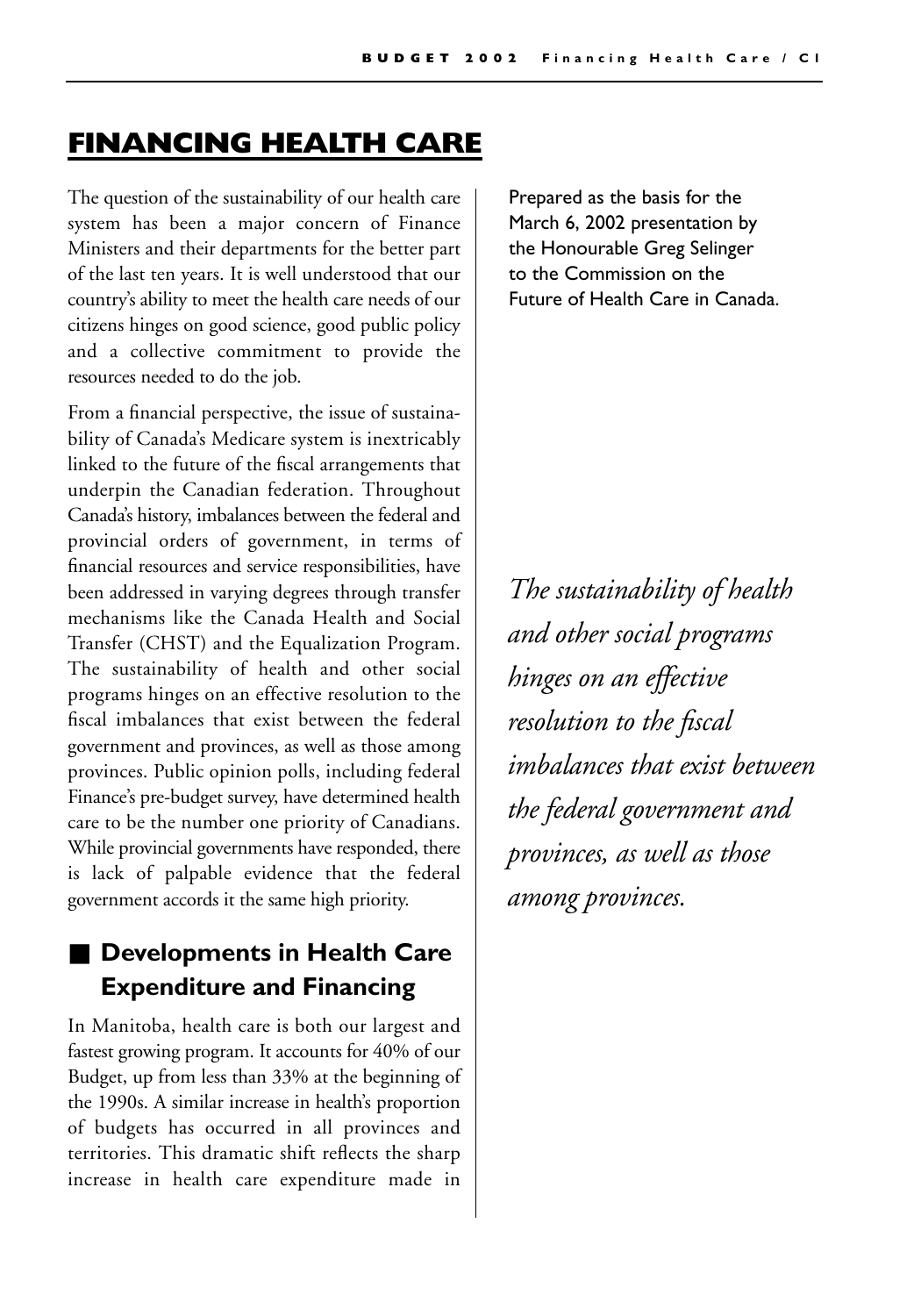#### **Chart 1**

#### **Net Change in Program Spending by Source of Funding 1994/95 to 1997/98**



#### **THE HIDDEN IMPACT ON SOCIAL SERVICES**

The \$6.2 billion cut in funding in CHST overshadowed another important development. The elimination of the 50:50 sharing of eligible costs under the Canada Assistance Plan (CAP) had a negative direct effect on social service program funding. Indirectly, it affected health care as well, since social services provide early intervention and keep social problems from developing into health problems. The loss of CAP also shifted the financial risk associated with a cyclical economic downturn off the federal government onto the backs of provinces.

response to public concerns that access to, and quality of, care were deteriorating.

While a good part of the shift reflects a conscious decision on the part of provinces to re-invest in health care, much of it can be attributed to the \$6.2 billion cut in federal funding for health and other social programs associated with the introduction of the CHST. The roughly one-third cut in CHST funding meant that provinces had to devote considerable resources just to try to backfill for the revenue shortfall.

Between 1994/95 and 1997/98, despite the federal government's contribution falling by an estimated \$2.7 billion, overall provincial health care spending increased by just over \$1.9 billion. To achieve this, provinces had to spend an additional \$4.6 billion of their own resources on health care (see Chart 1).

At the same time, the federal government's contribution to other social programs fell by an estimated \$3.5 billion. However, total spending in other program areas declined by only \$1.2 billion, despite the provinces increasing spending in these areas by \$2.3 billion. In this case, it was not enough to completely backfill for the federal cuts.

It is clear that rising demand for health care has been met, to some degree, at the expense of needs in other areas, such as education, justice, social services, infrastructure and economic development. Because the activities supported by these programs constitute the base upon which we sustain our health care system, this "crowding out" is not a viable longterm option.

Given underlying cost pressures in health care and the implications of demographic trends on both expenditure and revenue, this share could rise to 50% or more of our Provincial Budget as the baby boom generation makes the transition from work to retirement. Extrapolation of cost trends suggests we would reach this point in about 15 years, or even sooner under other slightly less favourable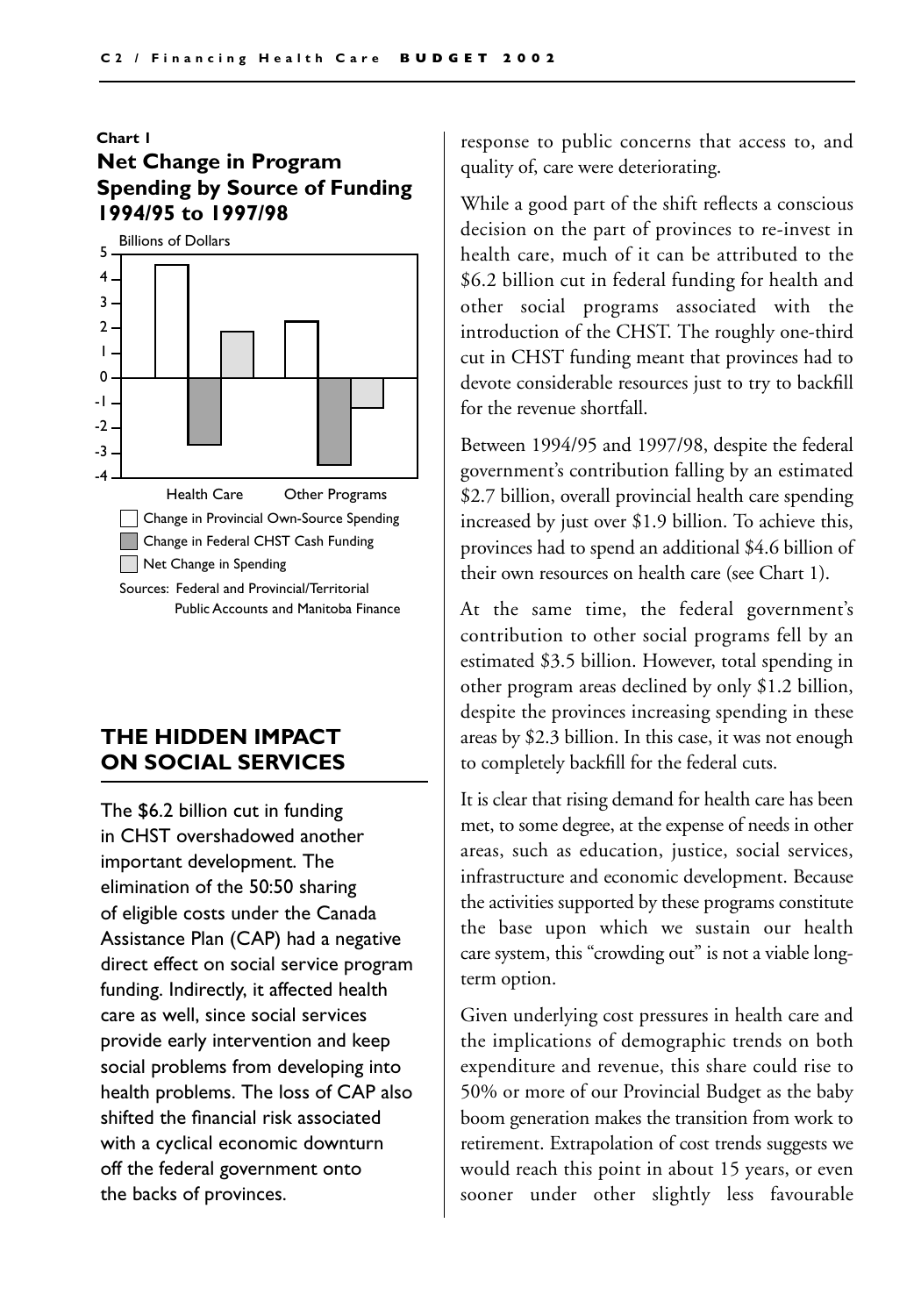circumstances (see Chart 2). While we do not regard these projections as inevitable, they serve to benchmark the challenge that we face.

In and of itself, there is nothing magic about the 50% share, and if we were to come to that point as a result of falling debt servicing costs or reduced need in other areas, that would not be a problem. However, a decrease in the demand for resources in other core areas is not anticipated, and we will face real difficulties as government seeks to maintain a balanced perspective on the very legitimate needs in these other program areas.

Cost pressures on the health care system and the competing demands for other public services form the basis of our concern for sustainability in the medium and longer term. However, we face a sustainability issue that is much more immediate.

The strength and duration of the recent economic expansion helped underwrite our efforts to restore public confidence in the health care system over the past several years. However, since the events of September 11, 2001, forecasts for economic growth, in general, and government revenues, in particular, have moderated. As a consequence, provincial revenue growth has slowed, while cost pressures have continued unabated. The measures being announced by provinces to meet this large and immediate cash crunch reflect the difficult choices all provinces are facing.

It is apparent that the federal government still has considerable fiscal leeway even though similar factors influence its revenue growth. Despite the increases announced for security and defence, it is expected to post a positive budgetary balance in 2001/02. Indeed, according to the January Federal Fiscal Monitor, the federal surplus stands at just over \$11.5 billion. At the same time, provinces, which collectively had just begun to post surpluses for the first time in decades, are now facing deficits or significant draws from stabilization funds or reserves.

#### **Chart 2 Health Spending as a Share of Manitoba's Budget, Baseline Projection to 2020/21**

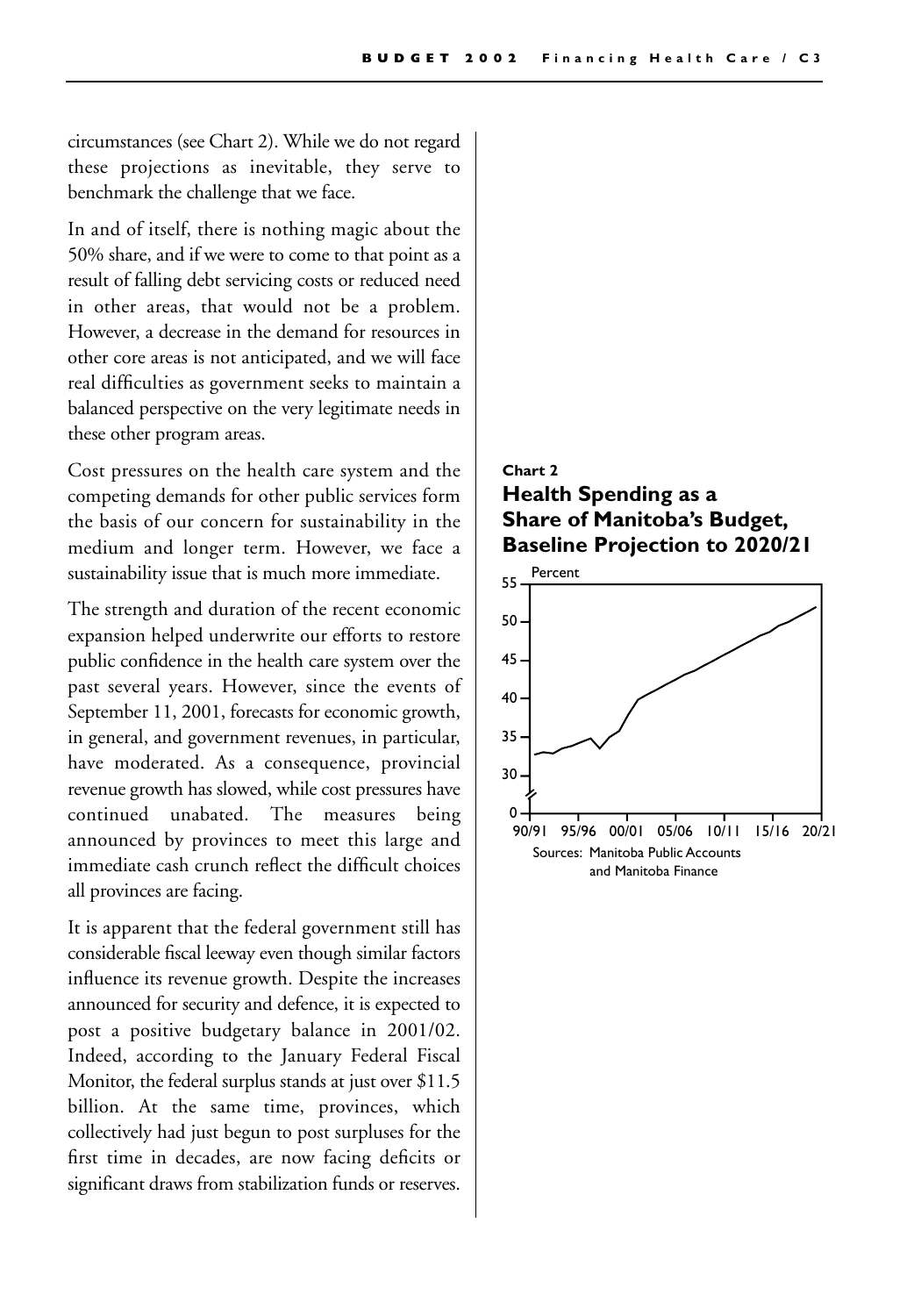#### **Chart 3 Gross Domestic Product Forecasts, Canada**



#### **Chart 4 Health Expenditure as a Percentage of GDP, by Component**



Sources: Canadian Institute for Health Information, Conference Board of Canada and Manitoba Finance

The recent round of economic projections from independent private sector forecasters reflects slower near-term growth prospects for Canada (see Chart 3). The strength of the recovery will largely be determined by growth in international trade, particularly with the U.S. The current challenge is to ensure that the transborder flow of goods and services is not unduly constrained by increased security costs and provisions.

Manitoba's economic growth over the past decade reflects the increased importance of international trade. While Manitoba's economy grew by 40% between 1990 and 2000, exports grew by 88%, to \$19.5 billion. Indeed, the annual dollar values of exports and imports now match or exceed personal consumption in Manitoba. This increase in export growth over the 1990s has made a substantial contribution to the strong employment performance posted by the province, the reduction in the unemployment rate, and stable population growth. Strong provincial revenue growth associated with our export performance has contributed to our ability to fund health care and education, along with other social and economic development programs.

It has been observed that, as a percentage of national GDP, health spending has been fairly constant over the past several years at just over 9%, and below its 1992 peak of about 10% (see Chart 4). However, the current economic slowdown and more moderate growth prospects for the medium term, suggest that by next year we could see health expenditure as a percentage of GDP rise to 10%, and set new highwater marks over the next several years.

Total spending on health care as a percentage of GDP is often used in international comparisons. However, it is probably not the best measure when considering the issue at the provincial level – the level at which actual decisions on program spending take place. Health spending as a percentage of GDP varies substantially across provinces. As well, GDP provides only a crude approximation of a province's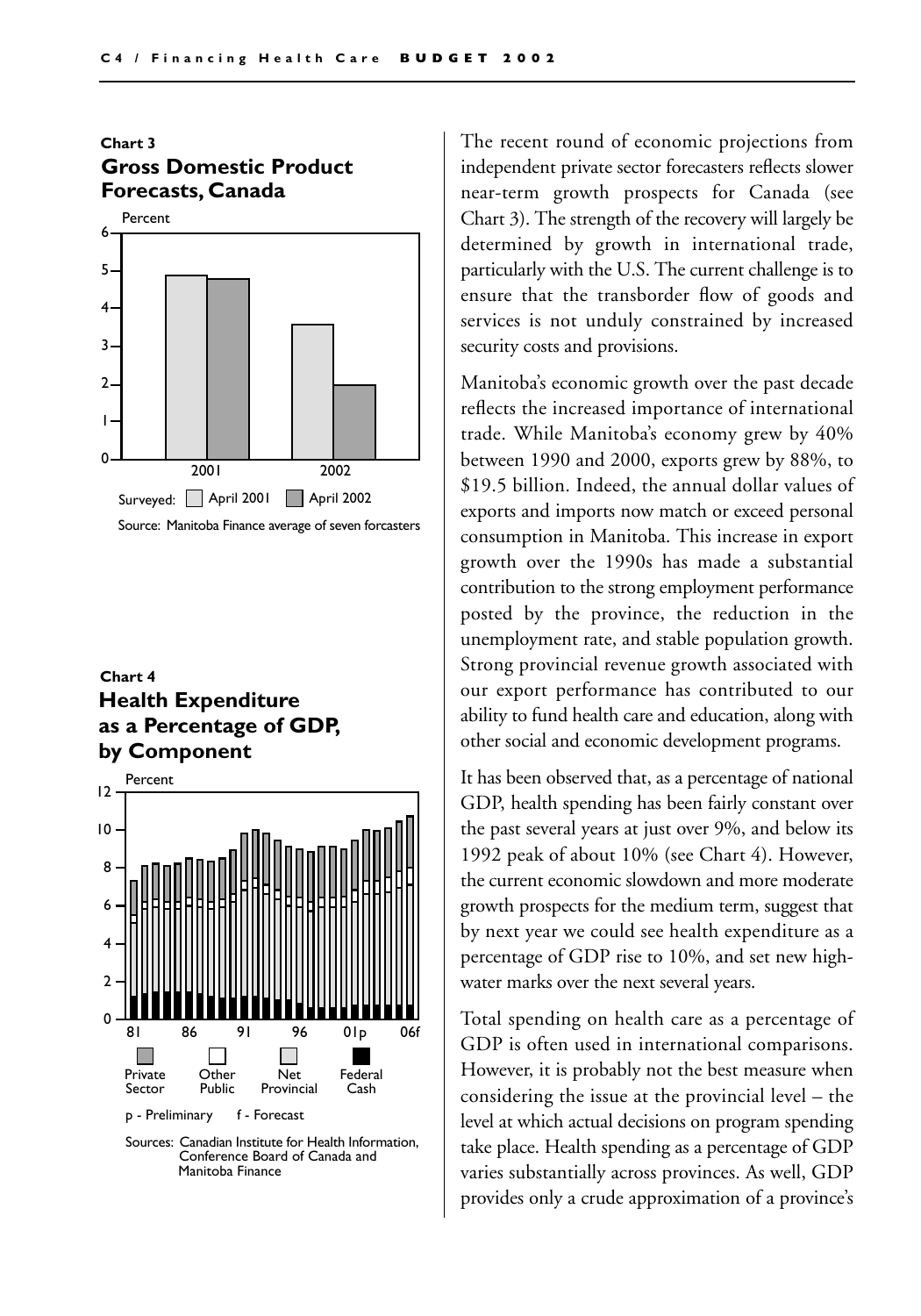fiscal capacity, and does not provide insight into the tax burden required to sustain the public services it provides, nor does it take into account the effects of federal transfers. From a practical perspective, the debate needs to focus on provincial revenue – the actual dollars that are available to fund the health care program.

## ■ **Fiscal Arrangements and Health Care Funding**

Finance Ministers across Canada have devoted considerable effort in examining the question of how to improve the federal transfer mechanisms in order to address the ongoing fiscal imbalances between governments. Manitoba believes that restoration of the CHST, along with an appropriate escalation mechanism, is necessary to ensure the continuation of effective and comprehensive public administration of health care in Canada.

#### **Canada Health and Social Transfer**

Prior to the Established Programs Financing (EPF) arrangement in 1977/78, the key components of health care (hospitals and medical services) were financed on a 50:50 basis between the two orders of government, with the federal government providing cash funding on a conditional basis. Federal concern arose over its exposure to provincial cost escalation. At the same time, provinces were concerned over the federal refusal to include areas such as psychiatric services, home care and drug benefits as shareable expenses. Provinces were also concerned about how the cost-sharing model distorted their priorities, as well as its lack of flexibility.

EPF was designed to address these concerns and was instituted as a block fund transfer for post-secondary education and hospital and medical care, while CAP continued to provide cost-sharing for other social programs. EPF was comprised of a cash payment and a calculated "tax point value."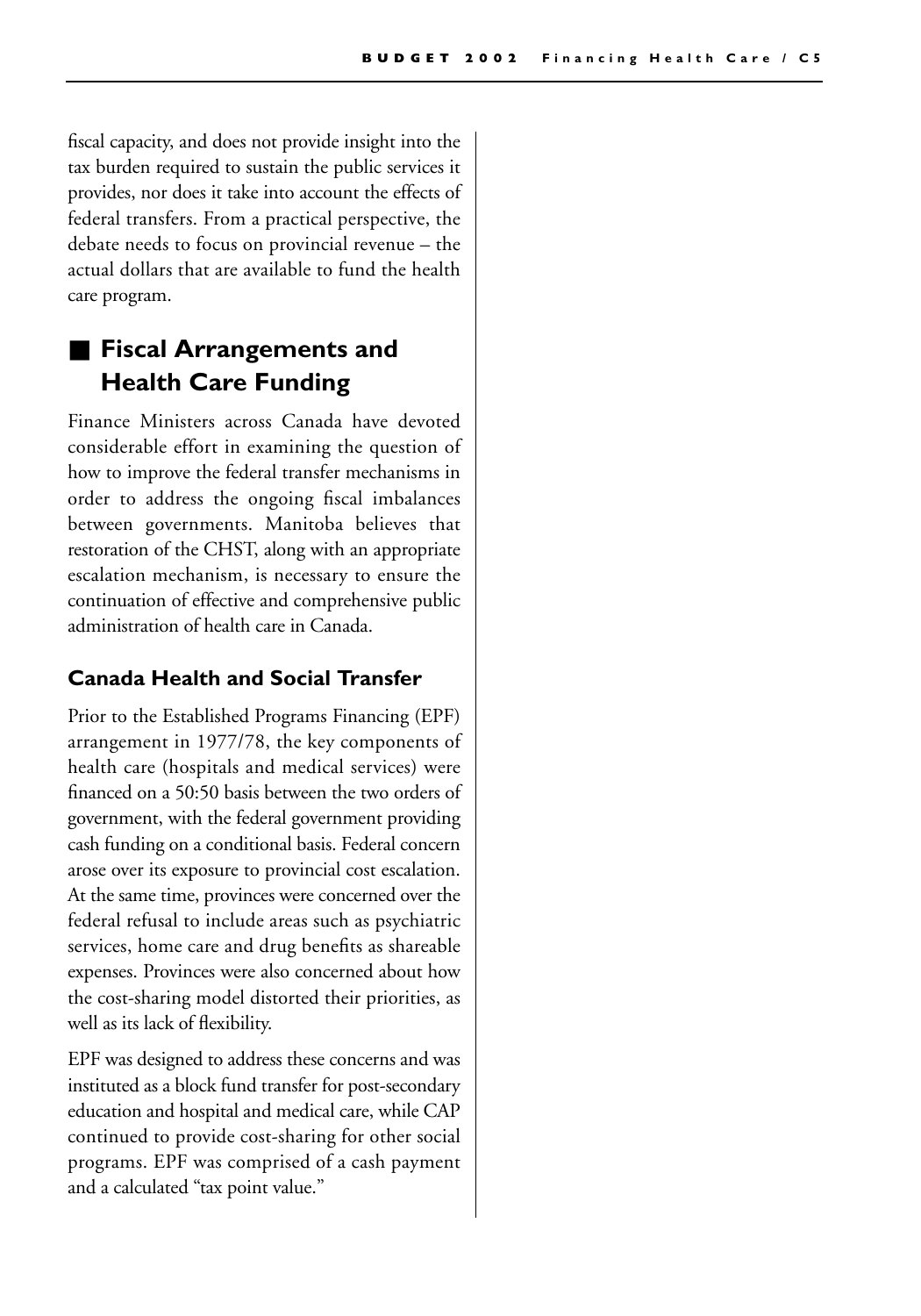#### **Chart 5 Federal Cash Transfers as a Share of Total Provincial/Territorial Government Spending on Major Social Programs**



- Note: Major social programs include health care, education (elementary and post-secondary) and social services. This definition is broader than that which constituted eligible, sharable program expenditures under the EPF and CAP.
- Sources: Federal and Provincial/Territorial Public Accounts, Federal Department of Finance and Manitoba Finance

*...CHST...funding decisions by the federal government continue to be unilaterally determined and arbitrary.*

Beginning in 1982/83, the federal government reduced its cash share of funding for health and other social programs through a series of adjustments to the funding formulas for both EPF and CAP. The federal share of funding for provincial health, education and social services was 22.7% in 1985/86. This share was more than halved, falling to 11.2% by 1998/99 (see Chart 5).

Much of this drop occurred with the introduction of the CHST in 1996/97. The CHST became the single federal program supporting health, education and social services, replacing EPF and CAP.

The partial restoration of CHST cash announced at the 2000 First Ministers' Meeting was a good first step, although it fell short of the proposal for full restoration that was put forward by Premiers. The announced increase raised the share of federal funding for health, education and social services to just over 14.1% in 2001/02. However, without additional funds, this share is expected to decline over the medium term to about 13%. In 2002/03, the scheduled increase in CHST cash is only enough to provide for a 1% increase in provincial/territorial spending on major social programs.

The schedule announced by the federal government for the CHST did not address the concern of Premiers that funding decisions by the federal government continue to be unilaterally determined and arbitrary. Increases and decreases in funding for social programs are not negotiated with the provinces/territories, nor are they based on any objective criteria such as changes in actual costs, ability to pay (revenue capacity), or a benchmark "share" of total costs. The uncertainty inherent in the current funding mechanism has led Premiers to the position that federal funding for health care and other social services needs to be based on a formula that better matches service need, provides a fixed commitment, and reflects our nation's financial means.

At their 2001 annual meeting, Premiers called on the federal government to increase its funding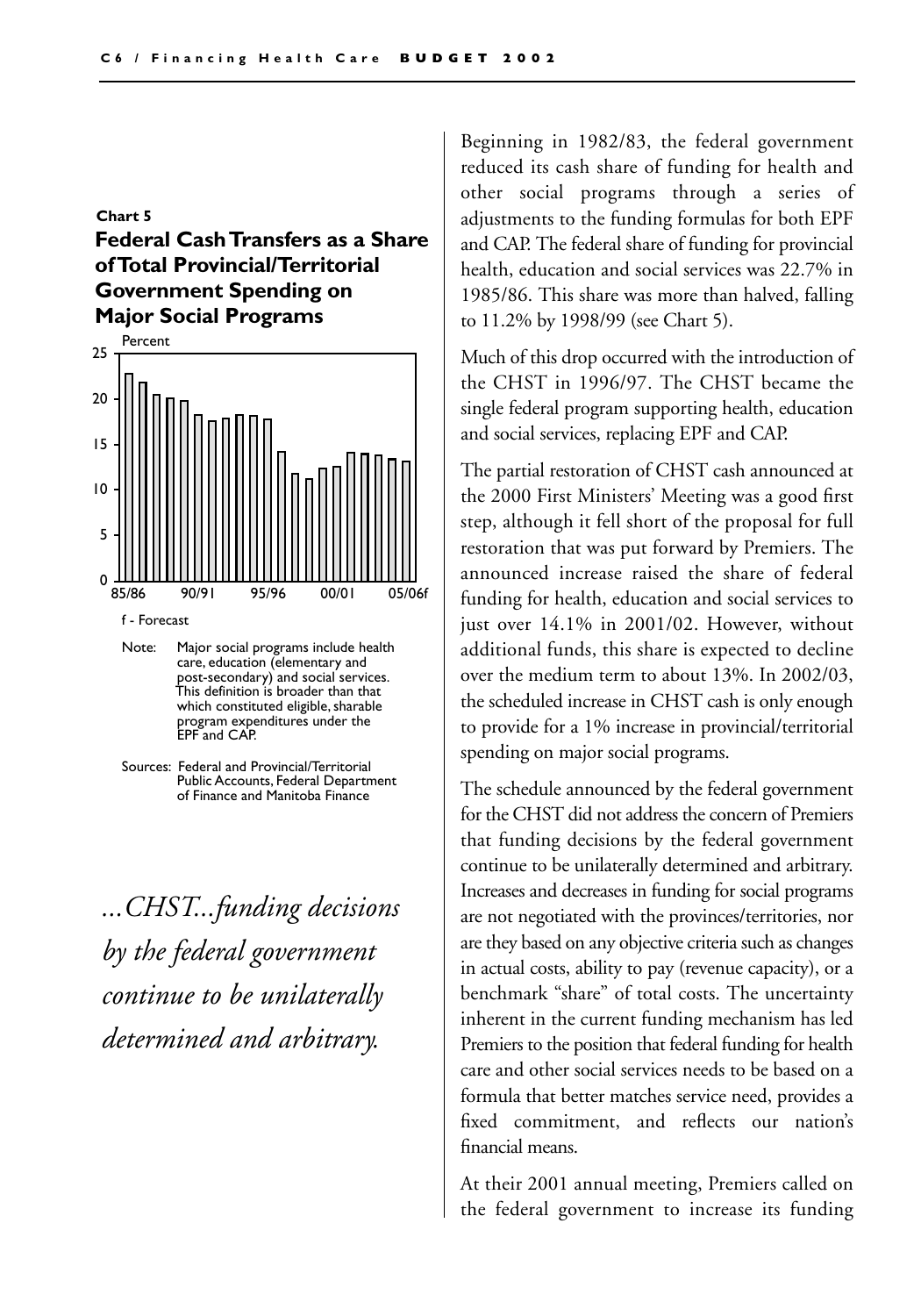commitment through the CHST to 18% of total provincial/territorial government spending on health, education and social assistance – a share equivalent to that which existed in 1994/95. The Premiers also called for a CHST escalator to ensure the commitment of the federal government is not eroded over time. The call to restore funding to 18% is one that Manitoba considers to be both modest and affordable, and quite achievable over the medium term.

Professor G. C. Ruggeri, in a 2001 update of the paper originally presented to Premiers at their August 2000 meeting titled, *A Federation Out of Balance*, examined the projected fiscal situations of the federal and provincial/territorial governments out to 2019/20. His key findings were, while much of the federal surplus over the next four years has already been committed through tax cuts and spending increases, after 2004/05, federal surpluses will resume their fast upward climb, reaching \$126 billion by 2020, while the aggregate provincial fiscal position will, at best, barely remain in balance.

The study by Professor Ruggeri suggests that, notwithstanding the strain that is being placed on provincial budgets by the current economic downturn, there are sufficient resources within the government sector (writ large) to support health care at a sustainable level. What is needed is a tangible commitment from the federal government to redress the fiscal imbalance. Collectively, provinces and territories do not raise sufficient own-source revenues to meet their obligations under the Constitution to provide important public services, such as health care, education and social services, while providing all of the other public services required by their citizens. At the same time, the federal government is generating revenue in excess of what it requires to meet its more limited set of program responsibilities.

However, with fiscal pressures mounting in virtually every province, Manitoba remains concerned that,

#### **STUDY CALLS FOR FISCAL REBALANCING**

*The spending pressures in health care recently faced by provincial governments indicate that the funds provided by the federal government in the September 2000 agreement were inadequate.* 

*Ensuring that provinces have sufficient fiscal capacity to meet the spending pressures in the financing of national programs, such as health care and post-secondary education, requires an increase in the level of CHST cash payments and a suitable escalator or a rearrangement of the relative occupancy of tax fields between federal and provincial governments.*

*Our results show that vertical fiscal imbalances will not fade away, but are likely to become more severe in the future partly because the federal government has the ability to hold back the growth of its spending by allocating a portion of its future surpluses to debt repayment, an option not available to all provinces. The experience of the recent federal policies makes it clear that the expected future surpluses in reality will not materialize because discretionary policy actions will be taken to eliminate them. To which policy priorities these surpluses will be committed will determine the future shape of the Canadian federation. One can certainly appreciate the current fiscal needs of provincial governments and may understand intensified efforts at securing additional federal funding for national programs delivered by the provinces. The greater need, however, is for a fundamental change in intergovernmental fiscal relations aimed at rebalancing the fiscal structures of federal and provincial government in a manner that allows both orders of government to fulfill their constitutional spending responsibilities in a fiscally responsible manner and in a manner that respects jurisdictional integrity.*

#### *Prof. G.C. Ruggeri A Federation Out of Balance: Update (2001)*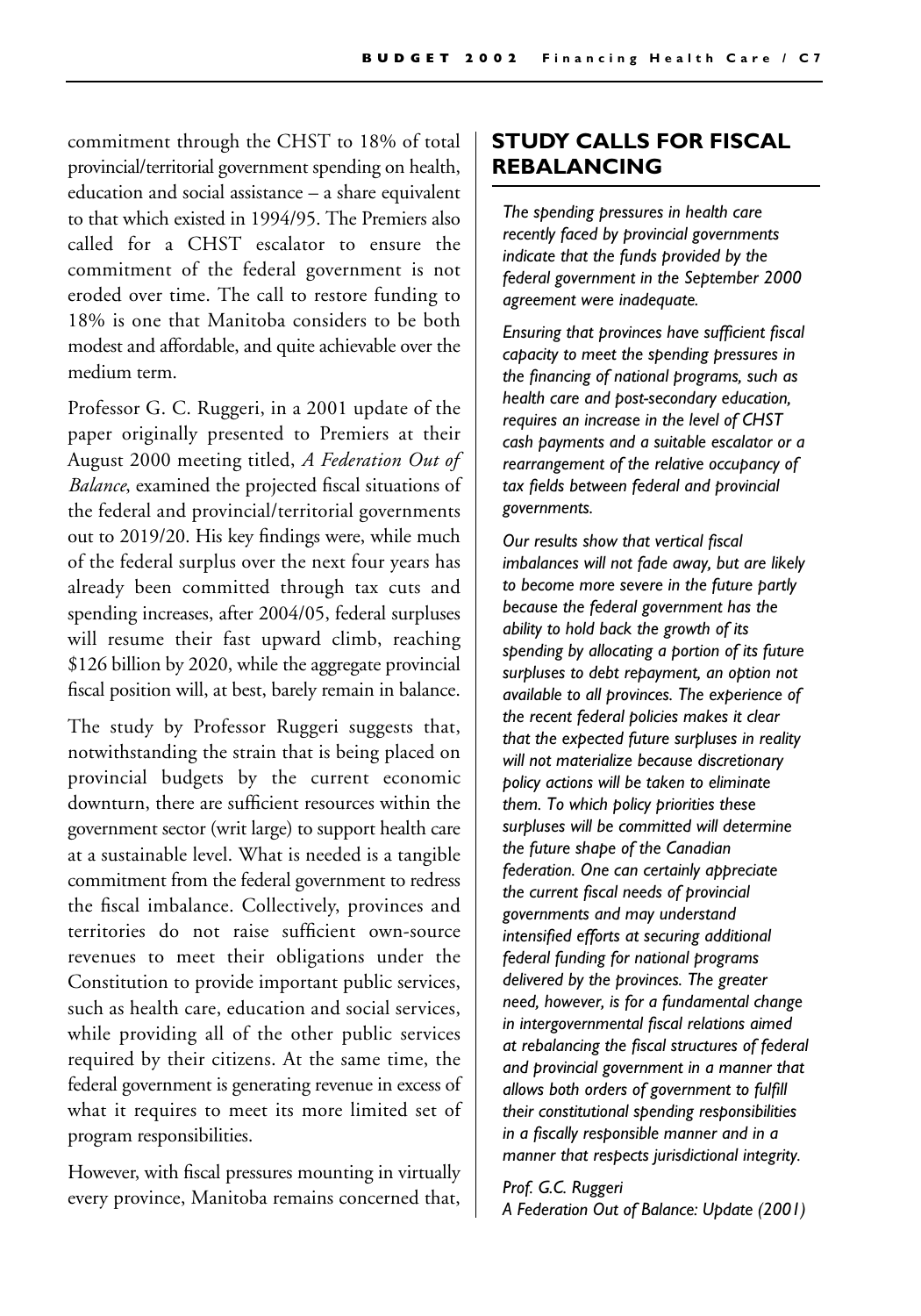*Unless the federal government is prepared to assume a major and constructive role in funding health care, its declining share will make it less and less relevant to the future of Medicare in our country.*

in the absence of immediate action to address the funding issue, provinces might adopt solutions based more on current budget constraints, rather than moving forward with more optimal and durable solutions that would be much more difficult to implement. Unless the federal government is prepared to assume a major and constructive role in funding health care, its declining share will make it less and less relevant to the future of Medicare in our country.

In seeking a durable solution to the problem of funding health care, Manitoba still regards the CHST mechanism as a preferred option. Provinces have been particularly critical of the proliferation of tied-funding deals the federal government has introduced in recent years. These programs require an ongoing cost commitment for the province that is not matched by the federal government, whose support typically lapses after three years. These programs are typically less affordable for the less affluent provinces, and tend to distort provincial spending priorities. Simply put, the funds could be better spent supporting our core health and social service programs.

The unilateral nature of tied-funding is paralleled in the way in which CHST cash transfers are determined by the federal government. It is clear that a more co-operative model of federalism is required to restore not only funding, but also provincial governments' confidence in a federal partner that has not proven reliable in the past when it comes to vital social programs. CHST funding is not provided on an articulated understanding of the cost of providing health care and other services, the ability of the federal government to pay in terms of revenue, or even a targeted share – as recommended by various observers and the Premiers. Given the uncertainty surrounding, and arbitrary nature of, these arrangements, our ability to do the planning necessary to address the cost pressures that we know about is compromised, and with it, our prospects for the sustainability of all our social programs.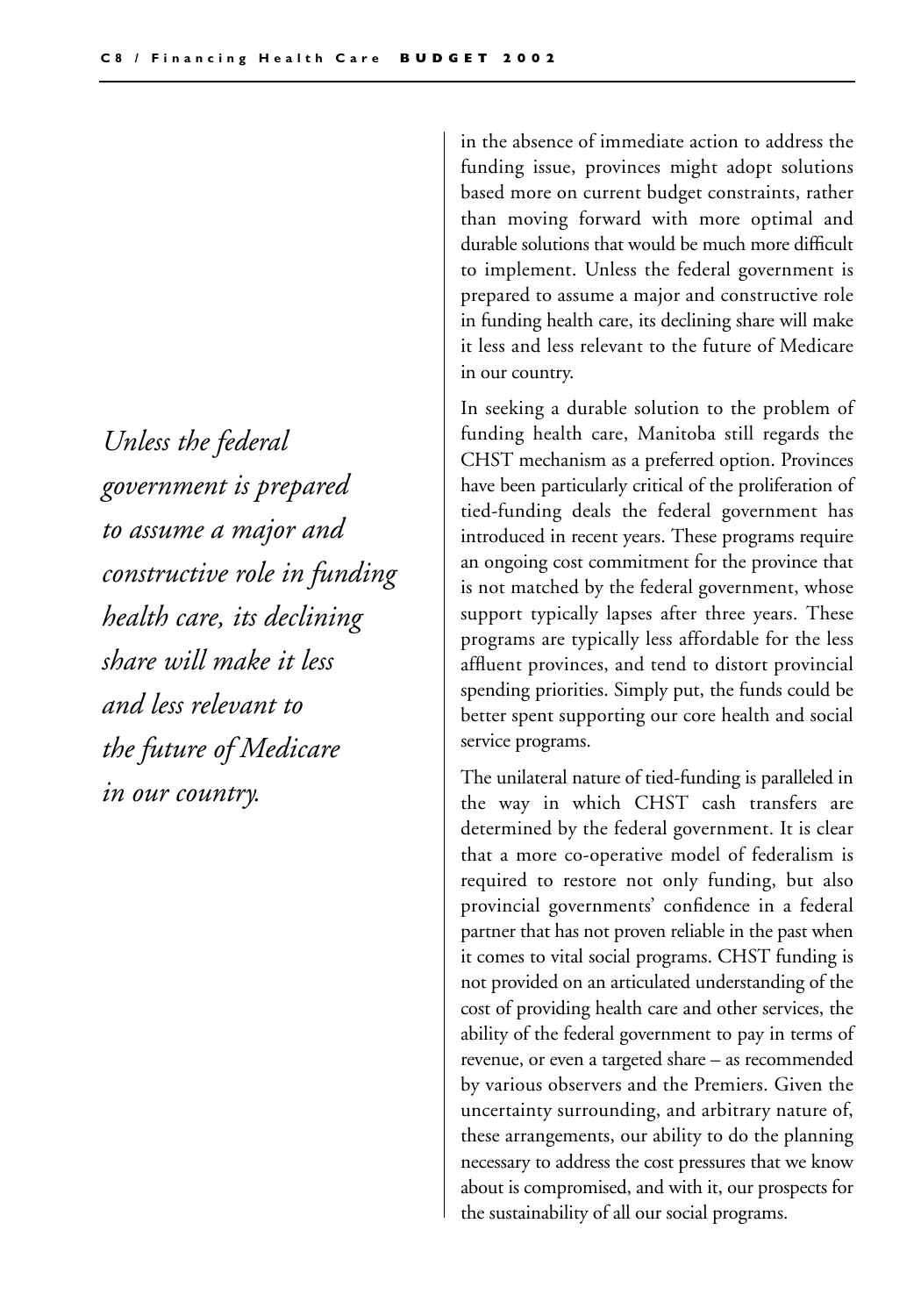## ■ **A More Co-operative Model of Federalism**

The current model for establishing priority and responsibility in respect of funding for health and other social programs is dysfunctional. It is problematic inasmuch as it is hierarchical, with federal decisions being made unilaterally. There is no effective dialogue with provinces and territories, and there is no mechanism to arbitrate disagreements.

At the same time, the federal and provincial/territorial governments have experience with more co-operative approaches to federalism, which have been effective in dealing with problems of common concern, and are definitely worth exploring in this context. The process recently used to effect substantial reforms to the Canada Pension Plan (CPP) is an example. The key issues that the federal government and provinces/territories addressed were those of financing and long-term sustainability. A consensus was developed as to how to meet these challenges, which received the support of the federal government and a more than twothirds majority of provinces.

Many of the underlying pressures on the CPP are the same as those yet to be addressed in health care financing – a higher percentage of the population reaching retirement age, and a smaller percentage working and contributing to the funding of the Plan. A collective decision was made to move to a payment schedule that provides resources that exceed current requirements, securing additional resources for the future when the need will be greater. Because this has been done in advance of the peaking of program demand, the problem is made more manageable, and the fund will not be subject to the severe strain which could otherwise require more dramatic changes to contribution rates and Plan benefits.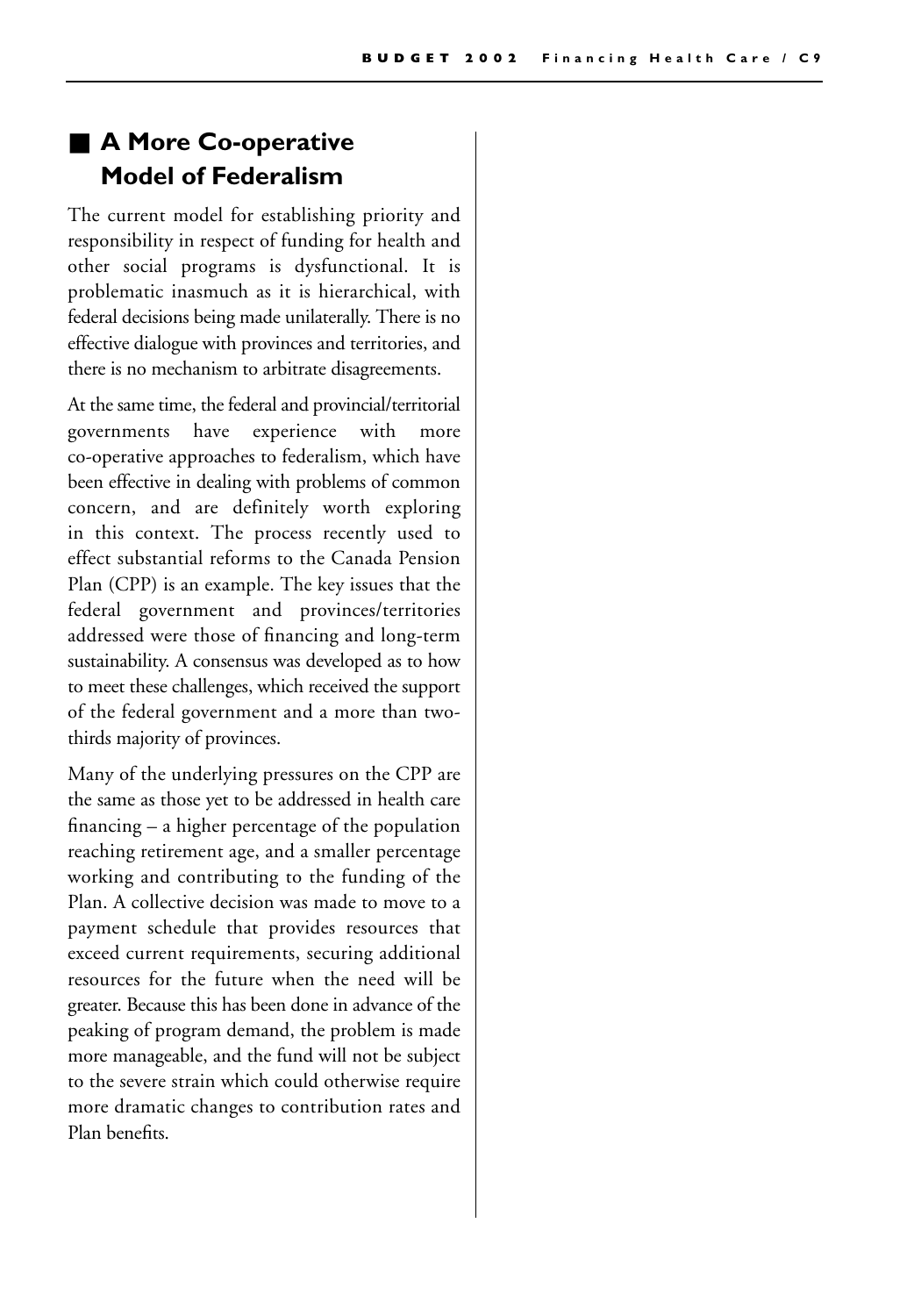*The task we face is not just that of balancing our own books, but doing so in a manner that does not compromise our long-term economic potential and the provision of important public services, of which health is just the first of many.*

It is clear that the details surrounding the CPP and health care financing, in particular, are different in both their magnitude and complexity. However, it does offer a better model to build on, and it is imperative that we begin to do so in order to ensure that federal and provincial treasuries are not unduly stressed, and the sustainability of our health care system is maintained over the long term.

### ■ **A Competitive Edge**

The task we face is not just that of balancing our own books, but doing so in a manner that does not compromise our long-term economic potential and the provision of important public services, of which health is just the first of many. Manitoba needs to take a broad perspective on its social and economic responsibilities. National, and increasingly global, markets for goods and services impose disciplines that cannot be readily dismissed, both in terms of tax regimes and competition for resources such as doctors, nurses and technology.

Economic research has indicated that Canada's single-payer, publicly administered health care system is cost-efficient, and gives us a competitive edge, although it may not be as widely appreciated as it ought to be. This advantage is worth preserving. For this reason, provincial governments need to be clear in the policies that they pursue, and that there is a difference between cost shifting and cost saving. The apparent long-term shift in the burden of health care, from the public to the private, is not well understood in terms of its impact on total costs facing individual taxpayers and employers. Having said that, it is clear that government efforts to contain, rather than shift, costs could have significant positive financial benefits for the public sector, as well as for businesses and individuals.